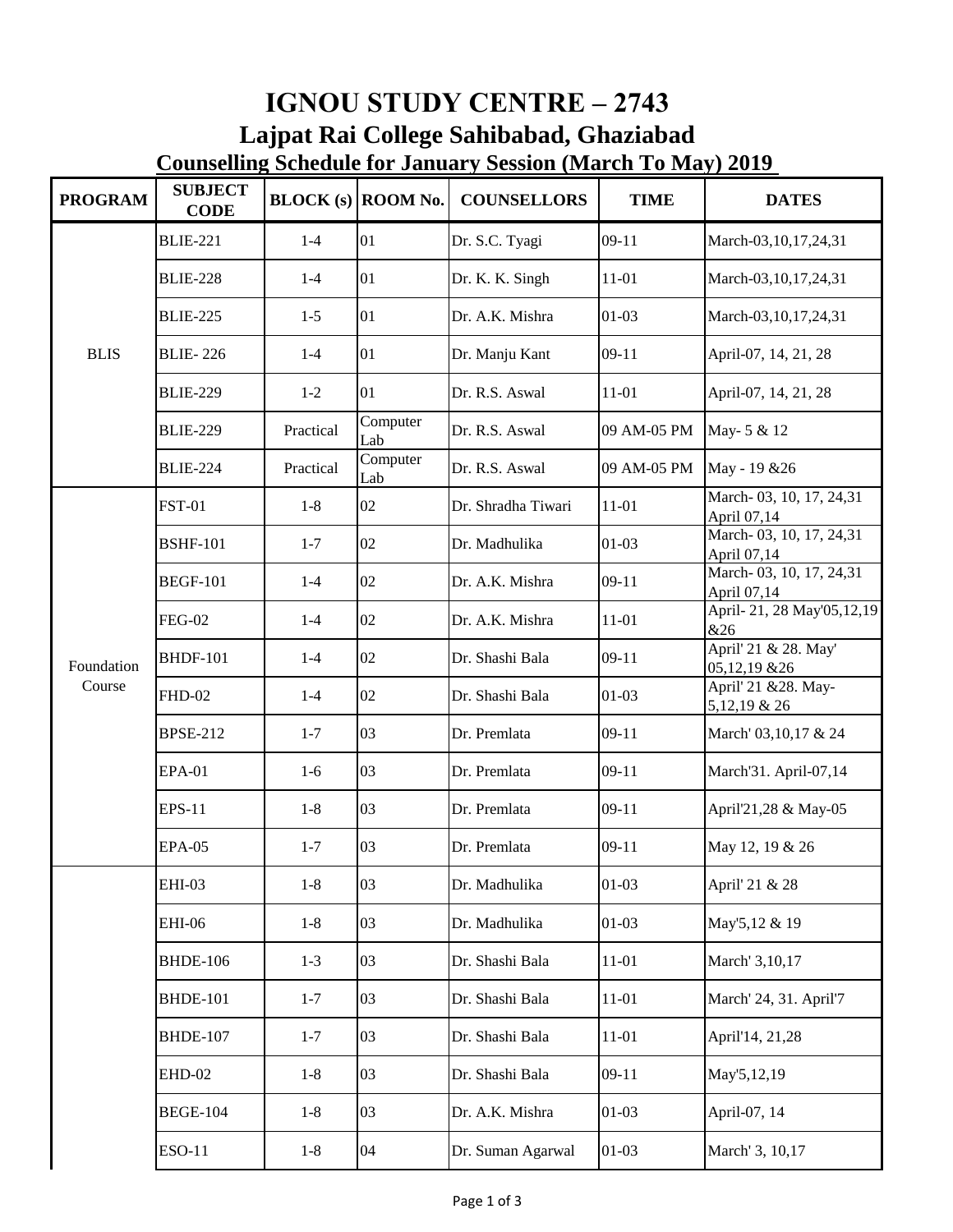| <b>PROGRAM</b>  | <b>SUBJECT</b><br><b>CODE</b> |         | $BLOCK(S)$ ROOM No. | <b>Counselling Schedule for January Session (March To May) 2019</b><br><b>COUNSELLORS</b> | <b>TIME</b> | <b>DATES</b>             |
|-----------------|-------------------------------|---------|---------------------|-------------------------------------------------------------------------------------------|-------------|--------------------------|
| B.A.            | <b>ESO-13</b>                 | $1 - 7$ | 04                  | Dr. Suman Agarwal                                                                         | $01 - 03$   | March'24,31. April'07    |
|                 | <b>ESO-14</b>                 | $1 - 8$ | 04                  | Dr. Suman Agarwal                                                                         | $01 - 03$   | April'14,21,28           |
|                 | <b>ESO-15</b>                 | $1 - 7$ | 04                  | Dr. Chanchal Kaur                                                                         | $01-03$     | May' 05,12,19            |
|                 | <b>BECE-214</b>               | $1-8$   | 04                  | Dr. P.S. Chauhan                                                                          | $11 - 01$   | March'03,10,17           |
|                 | <b>EEC-11</b>                 | $1-9$   | 04                  | Dr. P.S. Chauhan                                                                          | $11 - 01$   | March'24,31. April'07    |
|                 | BECE-02                       | $1 - 7$ | 04                  | Dr. P.S. Chauhan                                                                          | $11 - 01$   | April'14,21,28           |
|                 | $ECO-07$                      | $1 - 4$ | 04                  | Dr. P.S. Chauhan                                                                          | $11 - 01$   | May'05,12,19 &26         |
|                 | OSS-101                       | $1 - 4$ | 04                  | Dr. P.S. Chauhan                                                                          | $09-11$     | April'07,14              |
|                 | <b>BEGE-106</b>               | $1-8$   | 04                  | Dr. A.K. Mishra                                                                           | $09-11$     | April'21, 28             |
|                 | <b>BEGE-107</b>               | $1-6$   | 04                  | Dr. A.K. Mishra                                                                           | $09-11$     | May' 05,12               |
|                 | <b>BEGE-108</b>               | $1-6$   | 04                  | Dr. A.K. Mishra                                                                           | $09-11$     | May'19, 26               |
|                 | <b>BEGE-101</b>               | $1 - 7$ | 32                  | Dr. A.K. Mishra                                                                           | $01 - 03$   | May'19, 26               |
| <b>COMMERCE</b> | <b>ECO-01</b>                 | $1 - 5$ | $NB.-01$            | Dr. Jyoti Gupta                                                                           | $09-11$     | March'3,10,17            |
|                 | $ECO-02$                      | $1 - 5$ | $NB.-01$            | Dr. Jyoti Gupta                                                                           | $09-11$     | March'24 & 31. April'07  |
|                 | $ECO-10$                      | $1 - 4$ | $NB.-01$            | Dr. Jyoti Gupta                                                                           | $09-11$     | April'14,21,28           |
|                 | <b>ECO-12</b>                 | $1 - 2$ | NB.-01              | Dr. Jyoti Gupta                                                                           | $09-11$     | May' 05 & 12             |
|                 | $ECO-03$                      | $1-4$   | $NB.-01$            | Dr. Reema Sodhi                                                                           | $11 - 01$   | March'3, 10, 17, 24      |
|                 | <b>ECO-09</b>                 | $1-4$   | $NB.-01$            | Dr. Reema Sodhi                                                                           | $11 - 01$   | March'31, April' 7,14,21 |
|                 | $ECO-13$                      | $1 - 4$ | $NB.-01$            | Dr. Reema Sodhi                                                                           | $11 - 01$   | April-28. May-05,12 & 19 |
|                 | <b>PCO-01</b>                 | $1 - 5$ | $NB.-01$            | Dr. Reema Sodhi                                                                           | $11 - 01$   | May-26                   |
|                 | $ECO-05$                      | $1 - 5$ | $NB.-01$            | Dr. Meeru jain                                                                            | $01 - 03$   | March-3,10,17            |
|                 | <b>ECO-11</b>                 | $1 - 4$ | NB.-01              | Dr. Nisha Jain                                                                            | $01 - 03$   | March-24 & 31. April-07  |
|                 | $LSE-03$                      | $1 - 4$ | 05                  | Dr. V.K. Dwivedi                                                                          | $09-11$     | March-3,10,17            |
|                 | $LSE-05$                      | $1-4$   | 05                  | Dr. V.K. Dwivedi                                                                          | $09-11$     | March-24 & 31. April-07  |
|                 | $LSE-06$                      | $1-4$   | 05                  | Dr. V.K. Dwivedi                                                                          | $09-11$     | April'14,21,28           |

**IGNOU STUDY CENTRE – 2743**

**Lajpat Rai College Sahibabad, Ghaziabad**